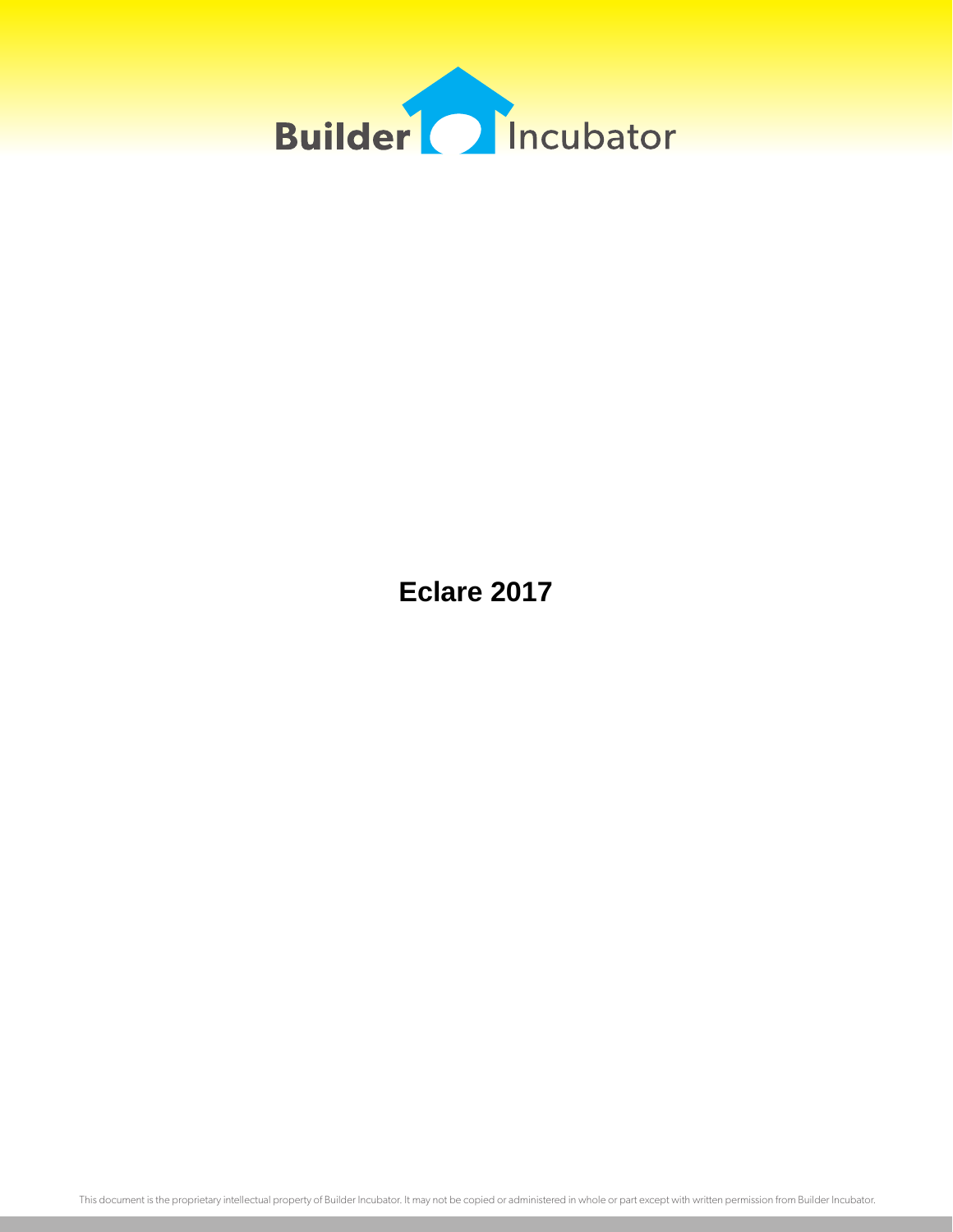

### **Adjust Font Style and Size**

Software Report: 5179

Individual users can now select the FONT STYLE and FONT SIZE to meet their individual needs.

Go to FILE | TERMINAL SETUP | Fonts tab

Select the FONT NAME (Style) and FONT SIZE from the drop-down lists

| <b>Terminal Configuration</b><br>General Colors Columns Fonts                                                                                                                                                                                                                                                                                                                                                                                                                                                                    |  |
|----------------------------------------------------------------------------------------------------------------------------------------------------------------------------------------------------------------------------------------------------------------------------------------------------------------------------------------------------------------------------------------------------------------------------------------------------------------------------------------------------------------------------------|--|
| This changes the font used for the windows in Eclare except for this window. Note that<br>changes are not applied to open windows.                                                                                                                                                                                                                                                                                                                                                                                               |  |
| Font Name:<br>Font Size:<br><b>MS Sans Serif</b><br><b>Reset Defaults</b>                                                                                                                                                                                                                                                                                                                                                                                                                                                        |  |
| Lorem ipsum dolor sit amet, consectetur adipiscing elit. Donec quis lacus in sapien eleifend p<br>pellentesque sed ac urna. Class aptent taciti sociosqu ad litora torquent per conubia<br>nostra, per inceptos himenaeos. Quisque nec sem consectetur, commodo nibh nec, aliquet<br>neque. Duis elementum a eros at ullamcorper. Aliguam maximus hendrerit mollis. Donec<br>condimentum egestas neque non blandit. Quisque leo urna, pretium nec vulputate a, viverra<br>at mauris. Nullam tempor enim vel sollicitudin tempus. |  |
| Vestibulum iaculis nulla sem. Etiam egestas scelerisque eros eget mattis. Sed rhoncus quami<br>fringilla arcu molestie, sed maximus arcu facilisis. Phasellus vitae lectus tellus. Aliguam ut<br>faucibus libero. Donec vitae pharetra sem. Vestibulum mauris libero, sagittis in vestibulum                                                                                                                                                                                                                                     |  |
| Note: These configurations apply to this computer only and apply to all companies.                                                                                                                                                                                                                                                                                                                                                                                                                                               |  |
| <b>Manage Wallpapers</b><br>OK<br>Cancel                                                                                                                                                                                                                                                                                                                                                                                                                                                                                         |  |

These settings are specific to a user's workstation (or a user's log in if working in Remote Apps or Remote Desktop). Therefore, each user can select a font style which best suits their needs. Printed Reports remain in the standard font and will not reflect these changes. By design, some windows (such as system messages) will not change.

The *"Lorem ipsum"* paragraph will display how each font selection will appear.

| <b>Font Name:</b> | Arial | Font Size:                                                                                                                                                                                                                                                                                                                                                                                                                                                                                                                         | 12<br>$\overline{\phantom{0}}$ | <b>Reset Defaults</b> |
|-------------------|-------|------------------------------------------------------------------------------------------------------------------------------------------------------------------------------------------------------------------------------------------------------------------------------------------------------------------------------------------------------------------------------------------------------------------------------------------------------------------------------------------------------------------------------------|--------------------------------|-----------------------|
|                   |       | Lorem ipsum dolor sit amet, consectetur adipiscing elit. Donec quis lacus<br>in sapien eleifend pellentesque sed ac urna. Class aptent taciti sociosqu<br>ad litora torquent per conubia nostra, per inceptos himenaeos. Quisque<br>nec sem consectetur, commodo nibh nec, aliquet neque. Duis elementum a<br>eros at ullamcorper. Aliguam maximus hendrerit mollis. Donec<br>condimentum egestas neque non blandit. Quisque leo urna, pretium nec-<br>vulputate a, viverra at mauris. Nullam tempor enim vel sollicitudin tempus. |                                |                       |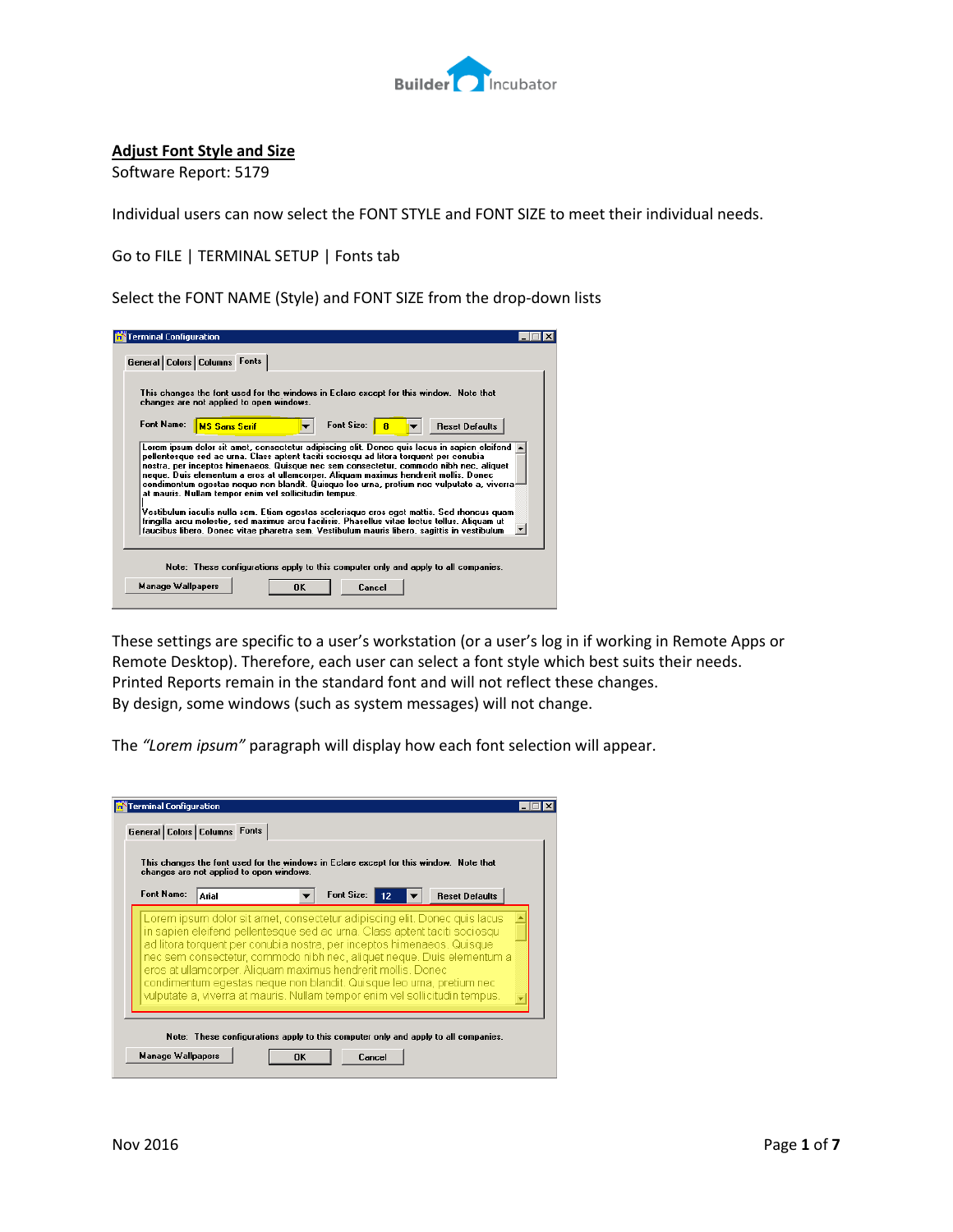

## **HEADERS to the Master File**

Software Report: 5191 The Master File Maintenance window now can be filtered by HEADERS.

#### Go to MAINTENANCE | Master File

A SHOW HEADERS ONLY check box has been added – top right

| Quick Index:       |             |                 | Show Headers Only<br>$\checkmark$<br><b>Show Deleted</b>     |  |  |  |  |
|--------------------|-------------|-----------------|--------------------------------------------------------------|--|--|--|--|
| Number Description |             |                 |                                                              |  |  |  |  |
| <b>Item Number</b> | <b>Type</b> | Unit            | <b>Description</b>                                           |  |  |  |  |
| 01.00000           | н           |                 | $***1$ OT                                                    |  |  |  |  |
| 01.00010           | F           | UP <sub>1</sub> | Lot Cost                                                     |  |  |  |  |
| 01.01000           | н           |                 | *** ARCHITECTURE & ENGINEERING ***                           |  |  |  |  |
| 01.01001           |             | UP1             | <b>Architectural Plans</b>                                   |  |  |  |  |
| 01.01002           |             | UP <sub>1</sub> | <b>Structural Engineering</b>                                |  |  |  |  |
| 01.01003           |             | <b>SF</b>       | Structural Engineering per SF                                |  |  |  |  |
| 01.01010           | F           | EA              | <b>Architecture Fees</b>                                     |  |  |  |  |
| 01.01020           | F           | EA              | Sign & Seal Plans                                            |  |  |  |  |
| 01.01030           | F           | EA              | <b>Engineering Testing</b>                                   |  |  |  |  |
| 01.10000           | H           |                 | *** SUBDIVISIONS ***                                         |  |  |  |  |
| 01.20000           | Ĥ           |                 | *** COUNTY PERMIT FEES ***                                   |  |  |  |  |
| 01.20010           | F           | <b>SF</b>       | <b>Building Permit-Single Family</b>                         |  |  |  |  |
| 01.20015           | F           | <b>UNIT</b>     | <b>Building Permit Multi Unit</b>                            |  |  |  |  |
| 01.20020           | F           | <b>SF</b>       | <b>Radon Permit Fee</b>                                      |  |  |  |  |
| 01.20030           | F           | EA              | <b>Driveway Permit Fee</b>                                   |  |  |  |  |
| 01.30000           | Ĥ           |                 | *** IMPACT FEES ***                                          |  |  |  |  |
| 01.30001           |             | UP <sub>1</sub> | <b>Impact Fees</b>                                           |  |  |  |  |
| 01.30002           |             | UP <sub>1</sub> | Impact Fees-Water/Septic                                     |  |  |  |  |
| 01.30005           |             | EA              | Impact Fees - per Unit                                       |  |  |  |  |
| Item #             |             |                 |                                                              |  |  |  |  |
| Insert             | Insert/Copy |                 | Change<br><b>Vendors</b><br>Search<br><b>Delete</b><br>Close |  |  |  |  |

Clicking ON the SHOW HEADERS ONLY – top right Or Double Clicking on a HEADER ITEM

Will filter the master file items to either display all ITEMS or only the HEADER ITEMS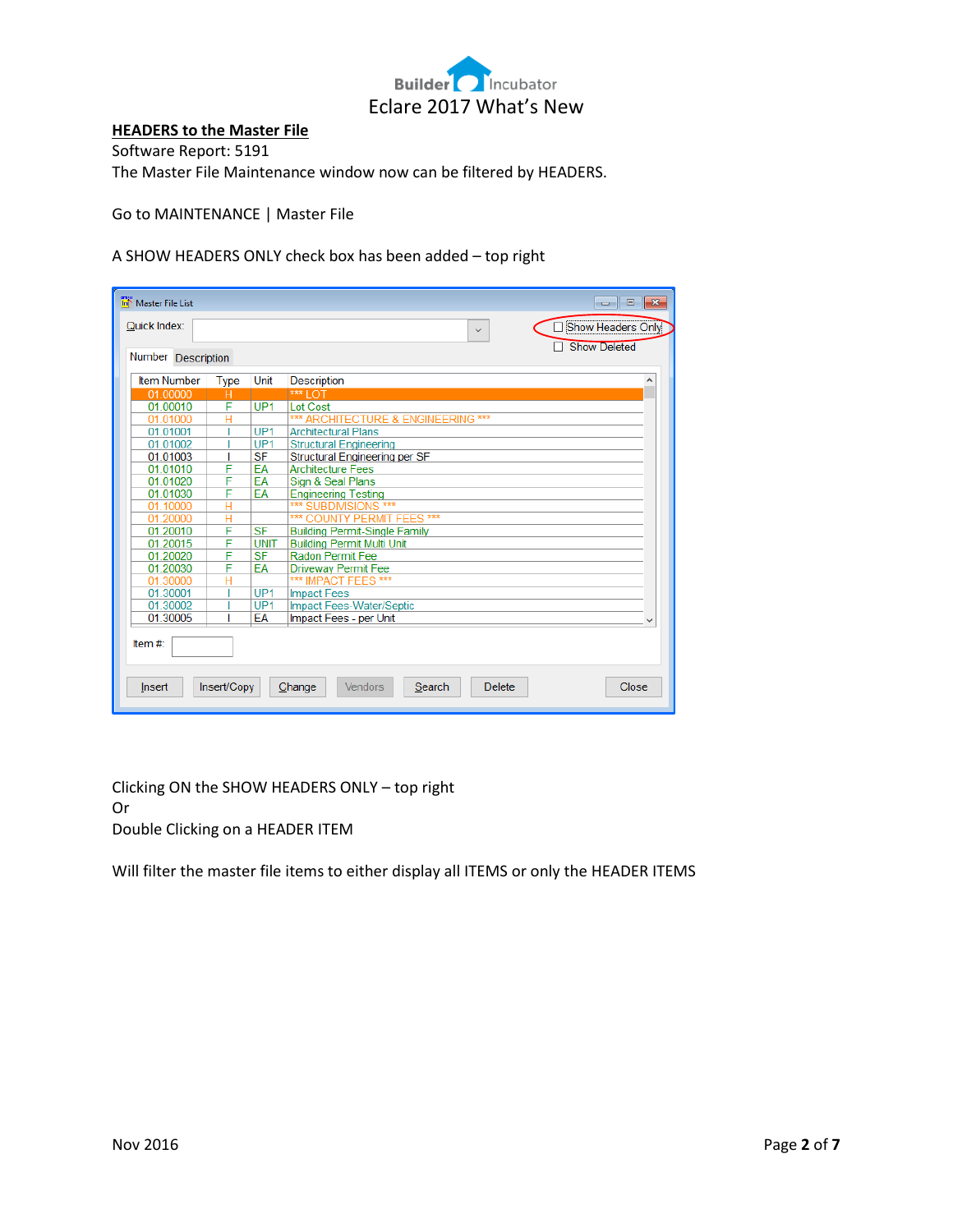

Shown below is the Master File with Headers Only**.**

| <b>In</b> <sup>N</sup> Master File List |                     |      |                                                          | $\mathbf{x}$<br>$\Box$<br>-- |
|-----------------------------------------|---------------------|------|----------------------------------------------------------|------------------------------|
| Quick Index:                            |                     |      | $\checkmark$                                             | ⊠ Show Headers Only          |
|                                         | $\Box$ Show Deleted |      |                                                          |                              |
| Number Description                      |                     |      |                                                          |                              |
| <b>Item Number</b>                      | <b>Type</b>         | Unit | <b>Description</b>                                       |                              |
| 01.00000                                | н                   |      | ***<br>OΤ                                                |                              |
| 01.01000                                | Н                   |      | *** ARCHITECTURE & ENGINEERING ***                       |                              |
| 01.10000                                | н                   |      | *** SUBDIVISIONS ***                                     |                              |
| 01.20000                                | н                   |      | *** COUNTY PERMIT FEES ***                               |                              |
| 01.30000                                | н                   |      | *** IMPACT FEES ***                                      |                              |
| 01.40000                                | H                   |      | *** SURVEY ***                                           |                              |
| 01.60000                                | н                   |      | E PREPARATION ***<br>***                                 |                              |
| 01.70000                                | н                   |      | *** SITE SERVICES ***                                    |                              |
| 02.02000                                | н                   |      | *** CONCRETE & MASONRY TURNKEY ***                       |                              |
| 02.04000                                | н                   |      | ***<br><b>CONCRETE PREP MATERIALS ***</b>                |                              |
| 02.06000                                | н                   |      | ***<br>*** CONCRETE MATERIAL                             |                              |
| 02.08000                                | н                   |      | ***<br><b>CONCRETE LABOR ***</b>                         |                              |
| 02.10000                                | Ĥ                   |      | <b>CONCRETE &amp; BLOCK ASSEMBLIES ***</b><br>***<br>*** |                              |
| 02.20000                                | н                   |      | *** MASONRY (BLOCK) MATERIAL                             |                              |
| 30.01000                                | н                   |      | *** MODEL 1 BASE HOUSE BIDS ***                          |                              |
|                                         |                     |      |                                                          |                              |
|                                         |                     |      |                                                          |                              |
|                                         |                     |      |                                                          |                              |
|                                         |                     |      |                                                          |                              |
| Item#:                                  |                     |      |                                                          |                              |
| <b>Insert</b>                           | Insert/Copy         |      | Change<br>Vendors<br>Search<br><b>Delete</b>             | Close                        |

Header records only require an ITEM NUMBER, DESCRIPTION AND TYPE The color can also be selected

Existing "ITEMS or ASSEMBLIES" can be changed to a HEADER WARNING: A HEADER can NOT be changed back to an ITEM or ASSEMBLY

| <b>Th</b> Changing Master File |          |                       | $\begin{array}{c c c c c c} \hline \multicolumn{3}{c }{\mathbf{C}} & \multicolumn{3}{c }{\mathbf{C}} & \multicolumn{3}{c }{\mathbf{X}} \end{array}$ |
|--------------------------------|----------|-----------------------|-----------------------------------------------------------------------------------------------------------------------------------------------------|
|                                |          |                       | <b>Deleted</b>                                                                                                                                      |
| Number:                        | 01.00000 | Type:<br>Header       | $\checkmark$                                                                                                                                        |
| Description:                   | *** LOT  |                       |                                                                                                                                                     |
| Category:                      |          |                       |                                                                                                                                                     |
| CostCode:                      |          |                       |                                                                                                                                                     |
| Takeoff Unit:                  |          |                       |                                                                                                                                                     |
| Waste %:                       |          |                       |                                                                                                                                                     |
| Product Group:                 |          |                       |                                                                                                                                                     |
| Default Ven:                   |          |                       |                                                                                                                                                     |
| MinUnits:                      |          | Custom Color: Default | $\checkmark$                                                                                                                                        |
|                                | OK       | Cancel                |                                                                                                                                                     |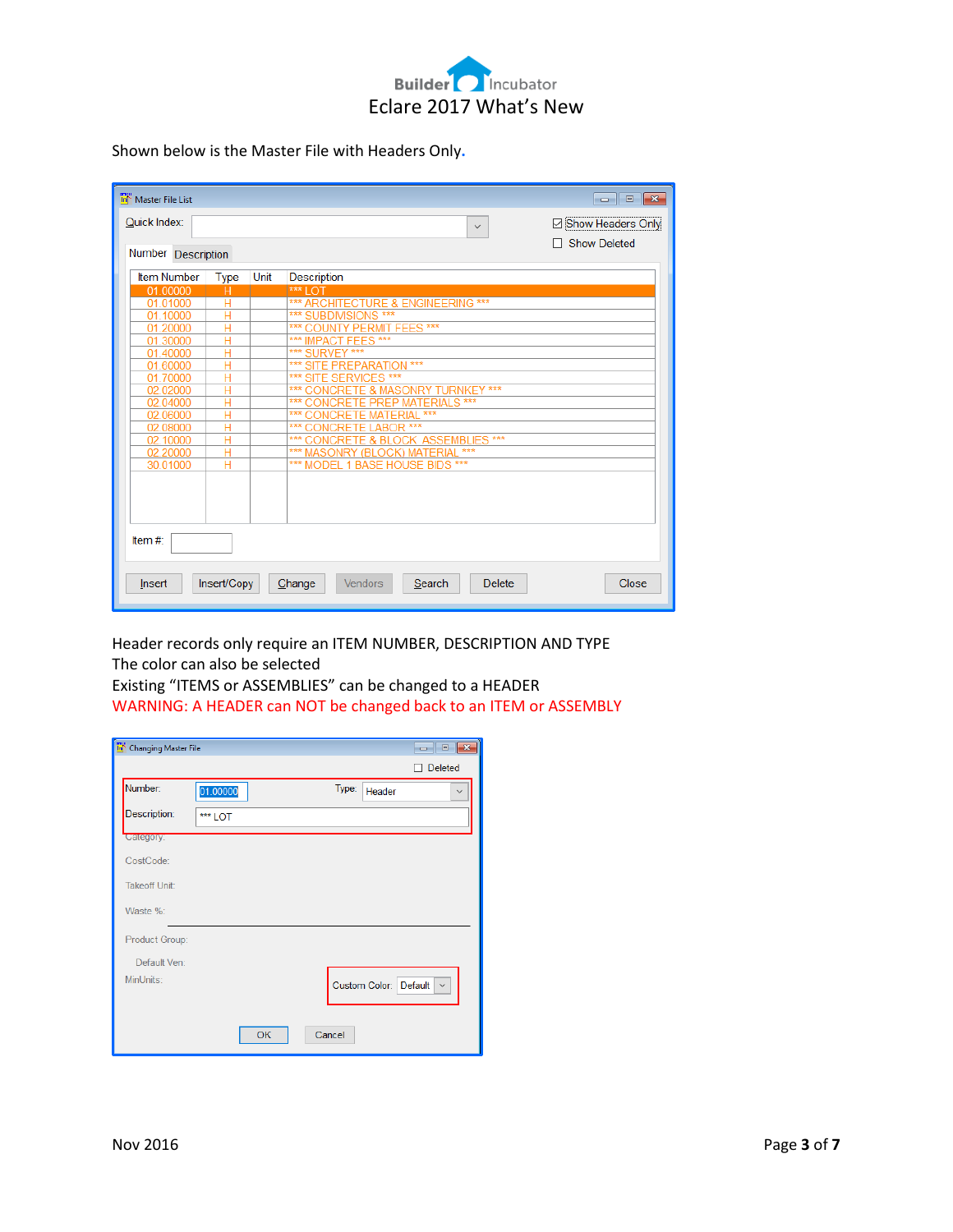

#### **Replace Rebate setting at the Vendor-Price level using IMPORT**

Software Report: 5162

Added the ability to use the import vendor pricing feature to update the setting for vendor rebates. Using the vendor rebates (even for items that do not offer manufacturers rebates) provides enhanced reporting in Gemini.

This change allows users to replace a rebate setting from NO to YES via an import method, so they can update thousands of vendor price files very quickly.

Go to FILE | SUPERVISOR | GLOBAL FILE MAINTENANCE | Vendor Price Import

| <b>Th</b> <sup>"</sup> Vendor Pricing Import | $\begin{array}{c c c c} \hline \multicolumn{3}{c }{\multicolumn{3}{c }{\mid}} & \multicolumn{3}{c }{\multicolumn{3}{c }{\mid}} \end{array}$<br>$\parallel x$ |
|----------------------------------------------|--------------------------------------------------------------------------------------------------------------------------------------------------------------|
| Import Filename:                             | New Snip<br>$\cdots$                                                                                                                                         |
| Update Reason:                               |                                                                                                                                                              |
|                                              | Replace Vendor Part Number Only<br>Replace Rebate Value                                                                                                      |
|                                              |                                                                                                                                                              |
| Import Order                                 | OK<br>Cancel                                                                                                                                                 |

This menu is used to import NEW vendor pricing structure**.**

- If the two check boxes are NOT checked ON, new vendor price structure will be imported. If the import file contains existing vendor price structure, the record will be skipped.
- Checking the box (Replace Vendor Part Number Only) will ignore all other settings and update the Vendor Part Number on existing items (typically used if a vendor's SKU number is used, as opposed to the Master File ITEM number).
- Checking the box (Replace Rebate Value) will update the rebate field on existing items, based on the rebate values contained in the import file.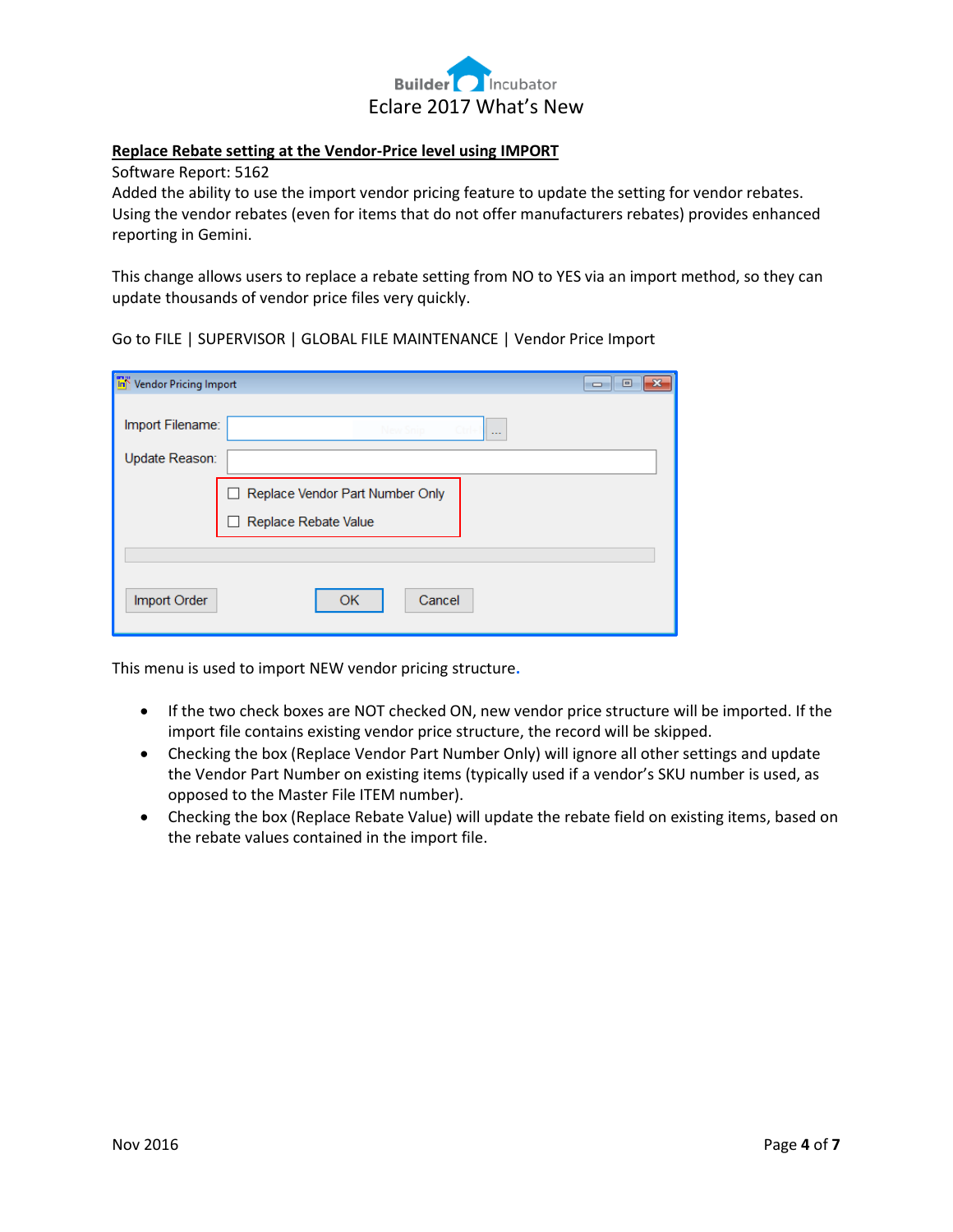

# **Changes to the Exchange Send Option Pricing screens**

Software Report: 5181

We made the following changes to the Model Selection window and the Options Selection window for the menu item**.**

Go to FILE | EXCHANGE | SEND OPTION PRICING | Model Selection TAB

Vertically expanded the window for the MODEL Selection

| <b>In Exchange Option Pricing</b>                                                                                                                               |                                |                                            | $- \Box$<br>$\times$                                                                                                                                                                                                                    |  |  |  |  |  |
|-----------------------------------------------------------------------------------------------------------------------------------------------------------------|--------------------------------|--------------------------------------------|-----------------------------------------------------------------------------------------------------------------------------------------------------------------------------------------------------------------------------------------|--|--|--|--|--|
| <b>Model Selection</b><br>Options Selection (All)                                                                                                               |                                |                                            |                                                                                                                                                                                                                                         |  |  |  |  |  |
|                                                                                                                                                                 |                                |                                            |                                                                                                                                                                                                                                         |  |  |  |  |  |
| By Number By Name                                                                                                                                               |                                |                                            |                                                                                                                                                                                                                                         |  |  |  |  |  |
| $X$ Job #<br><b>EMODEL1</b>                                                                                                                                     | <b>Priced Date</b><br>08/07/14 | <b>Job Name</b><br><b>Model 1-Template</b> | <b>Description</b><br>40' Model - One Story                                                                                                                                                                                             |  |  |  |  |  |
|                                                                                                                                                                 |                                |                                            |                                                                                                                                                                                                                                         |  |  |  |  |  |
| Number:                                                                                                                                                         |                                |                                            |                                                                                                                                                                                                                                         |  |  |  |  |  |
|                                                                                                                                                                 | Mark                           | UnMark<br>Mark All                         | <b>Clear All</b>                                                                                                                                                                                                                        |  |  |  |  |  |
| <b>Export Filenames</b><br>Option Pricing: Options will be sent to Exchange<br><b>Base Pricing:</b><br><b>Print Base Price Only</b><br>Print Zero Options<br>п. |                                | $\ddotsc$<br>Preview<br>Print<br>Cancel    | <b>Model Pricing Options</b><br><b>Include Tax</b><br>L.<br>Include Category Markup<br>Include Waste<br>Enforce Vendor Order Req.<br>┍<br>Include "Header Adj" in Base<br>г<br>$\overline{\vee}$ Include Alternate Take-offs in Pricing |  |  |  |  |  |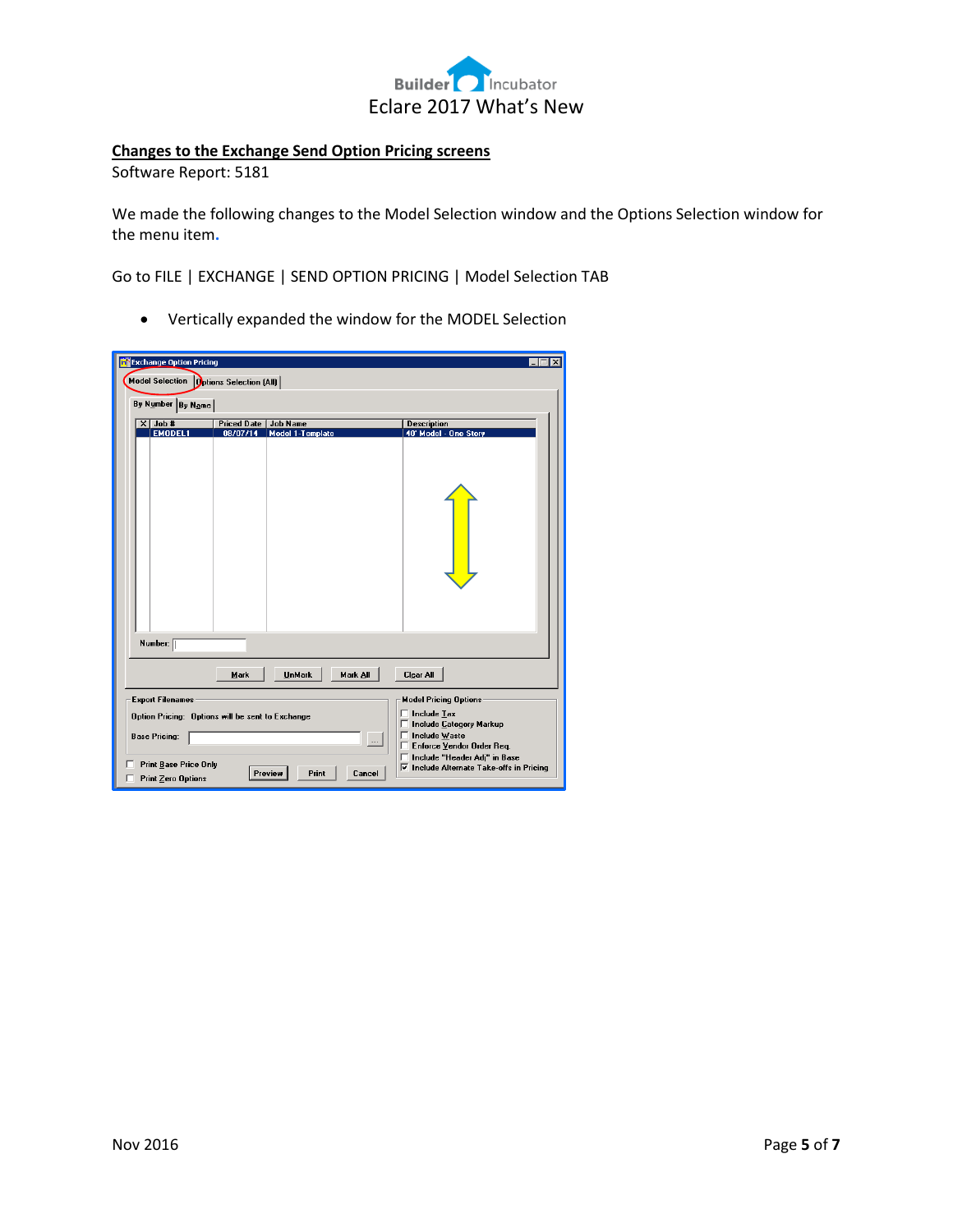

Go to FILE | EXCHANGE | SEND OPTION PRICING | Options Selection TAB

- Vertically expanded the window for the OPTIONS Selection
- Added an Option Number lookup field on the Options Selection window

| h Exchange Option Pricing                      |                                                                                  |
|------------------------------------------------|----------------------------------------------------------------------------------|
| <b>Model Selection Options Selection (All)</b> |                                                                                  |
| ×                                              | Option   T Description                                                           |
| ਂ×<br>Ö                                        | <b>** No Choice **</b>                                                           |
| ×<br>1000                                      | <b>C</b> Exterior Colors                                                         |
| $\overline{\mathsf{x}}$<br>10000               | H LOT PREMIUMS                                                                   |
| X<br>20000                                     | <b>H</b> SUBDIVISIONS                                                            |
| $\overline{\mathsf{x}}$<br>20101               | <b>Subdivision 1 - Name</b>                                                      |
| $\overline{\mathsf{x}}$<br>20102               | <b>Subdivision 1 - Price</b>                                                     |
| $\overline{\mathsf{x}}$<br>20200               | <b>Subdivision 2</b>                                                             |
| ×<br>20300                                     | <b>Subdivision 3</b>                                                             |
| ×<br>30000                                     | <b>H</b> ELEVATIONS                                                              |
| X<br>30100                                     | <b>Elevation A</b>                                                               |
| X<br>30200                                     | <b>Elevation B</b>                                                               |
| $\overline{\mathsf{x}}$<br>30300               | <b>Elevation C</b>                                                               |
| $\overline{\mathsf{x}}$<br>40000               | <b>H</b> EXTERIOR COLORS                                                         |
| X<br>40100                                     | <b>C</b> Roof Shingle Color                                                      |
| ×<br>40500                                     | <b>C</b> Exterior Paint Color                                                    |
| ×<br>60000                                     | H STRUCTURAL OPTIONS WHOLE ROOM ADDITIONS                                        |
| X<br>60010                                     | Bath 4                                                                           |
| $\overline{\mathsf{x}}$<br>60020               | <b>Bedroom</b> 5                                                                 |
| $\overline{\mathsf{x}}$<br>60100               | Game Room                                                                        |
| $\overline{\mathsf{x}}$<br>60140               | Pool                                                                             |
| ×<br>60150                                     | Pool Bath                                                                        |
| X<br>60160                                     | Three Car Garage                                                                 |
| $\overline{\mathsf{x}}$<br>60200               | <b>Nutdoor Kitchen</b>                                                           |
| X<br>60600                                     | Unfinished Walk Out Basement Foundation ilo Slab or Cr                           |
| ×<br>60700                                     | Unfinished In Ground Basement Foundation ilo Slab or O                           |
| $\overline{\mathsf{x}}$<br>60800               | <b>Added Option #</b><br>Finish Basement - Primary Area :: Primary area as indic |
| $\times$<br>61000                              | H STRUCTURAL OPTIONS ROOM MODIFICATIONS                                          |
| $\overline{\mathsf{x}}$<br>61010               | <b>Gourmet Kitchen</b><br><b>Look Up Field</b>                                   |
| ×<br>61020                                     | <b>Chef Kitchen</b>                                                              |
| v<br>61030                                     | <b>Bau Window at Di</b>                                                          |
| Option:                                        | Note: Does NOT affect Base Pricing                                               |
|                                                | UnMark<br>Mark All<br>Mark<br>Clear All                                          |
| <b>Export Filenames</b>                        | <b>Model Pricing Options</b>                                                     |
|                                                |                                                                                  |
|                                                | <b>Include Tax</b><br>Option Pricing: Options will be sent to Exchange           |
|                                                | <b>Include Category Markup</b>                                                   |
| <b>Base Pricing:</b>                           | Include Waste                                                                    |
|                                                | $\ddots$<br>Enforce Vendor Order Req.                                            |
|                                                |                                                                                  |
|                                                | Include "Header Adj" in Base                                                     |
| <b>Print Base Price Only</b>                   | $\overline{\vee}$ Include Alternate Take-offs in Pricing                         |
| <b>Print Zero Options</b>                      | Print<br>Preview<br>Cancel                                                       |